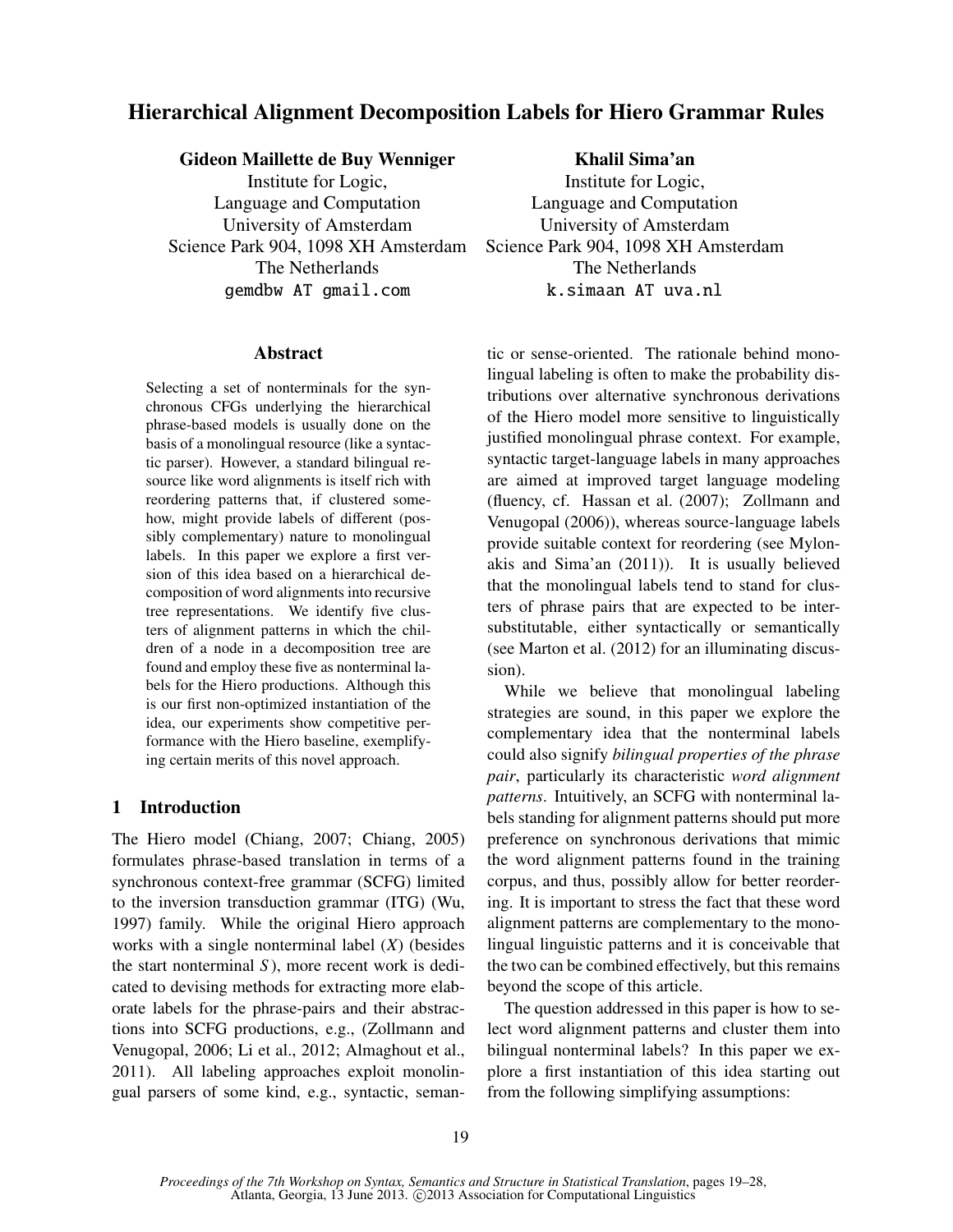- The labels come from the word alignments only,
- The labels are coarse-grained, pre-defined clusters and not optimized for performance,
- The labels extend the binary set of ITG operators (monotone and inverted) into five such labels in order to cover non-binarizable alignment patterns.

Our labels are based on our own tree decompositions of word alignments (Sima'an and Maillette de Buy Wenniger, 2011), akin to Normalized Decomposition Trees (NDTs) (Zhang et al., 2008). In this first attempt we explore a set of five nonterminal labels that characterize alignment patterns found directly under nodes in the NDT projected for every word alignment in the parallel corpus during training. There is a range of work that exploits the monotone and inverted orientations of binary ITG within hierarchical phrase-based models, either as feature functions of lexicalized Hiero productions (Chiang, 2007; Zollmann and Venugopal, 2006), or as labels on non-lexicalized ITG productions, e.g., (Mylonakis and Sima'an, 2011). As far as we are aware, this is the first attempt at exploring a larger set of such word alignment derived labels in hierarchical SMT. Therefore, we expect that there are many variants that could improve substantially on our strong set of assumptions.

## 2 Hierarchical SMT models

Hierarchical SMT usually works with *weighted* instantiations of Synchronous Context-Free Grammars (SCFGs) (Aho and Ullman, 1969). SCFGs are defined over a finite set of nonterminals (start included), a finite set of terminals and a finite set of synchronous productions. A synchronous production in an SCFG consists of two context-free productions (source and target) containing the same number of nonterminals on the right-hand side, with a bijective (1-to-1 and onto) function between the source and target nonterminals. Like the standard Hiero model (Chiang, 2007), we constrain our work to SCFGs which involve at most two nonterminals in every lexicalized production.

Given an SCFG *G*, a source sentence **s** is translated into a target sentence t by synchronous derivations d, each is a finite sequence of well-formed substitutions of synchronous productions from *G*, see (Chiang, 2006). Standardly, for complexity reasons, most models used make the assumption that the probability  $P(t | s)$  can be optimized through as single best derivation as follows:

$$
\arg \max_{\mathbf{t}} P(\mathbf{t} \mid \mathbf{s}) = \arg \max_{\mathbf{t}} \sum_{\mathbf{d} \in G} P(\mathbf{t}, \mathbf{d} \mid \mathbf{s}) \quad (1)
$$

$$
\approx \arg \max_{\mathbf{d} \in G} P(\mathbf{t}, \mathbf{d} \mid \mathbf{s}) \quad (2)
$$

This approximation can be notoriously problematic for labelled Hiero models because the labels tend to lead to many more derivations than in the original model, thereby aggravating the effects of this assumption. This problem is relevant for our work and approaches to deal with it are Minimum Bayes-Risk decoding (Kumar and Byrne, 2004; Tromble et al., 2008), Variational Decoding (Li et al., 2009) and soft labeling (Venugopal et al., 2009; Marton et al., 2012; Chiang, 2010).

Given a derivation **d**, most existing phrasebased models approximate the derivation probability through a linear interpolation of a finite set of feature functions  $(\Phi(d))$  of the derivation **d**, mostly working with local feature functions  $\phi_i$  of individual productions, the target side yield string *t* of d (target language model features) and other heuristic features discussed in the experimental section:

$$
\arg \max_{\mathbf{d} \in G} P(\mathbf{t}, \mathbf{d} \mid \mathbf{s}) \approx \arg \max_{\mathbf{d} \in G} \sum_{i=1}^{|\Phi(\mathbf{d})|} \lambda_i \times \phi_i \quad (3)
$$

Where  $\lambda_i$  is the weight of feature  $\phi_i$  optimized over<br>a held out parallel corpus by some direct error. a held-out parallel corpus by some direct errorminimization procedure like MERT (Och, 2003).

### 3 Baseline: Hiero Grammars (single label)

Hiero Grammars (Chiang, 2005; Chiang, 2007) are a particular form of SCFGs that generalize phrasebased translation models to hierarchical phrasebased Translation models. They allow only up to two (pairs of) nonterminals on the right-hand-side of rules. Hierarchical rules are formed from fully lexicalized base rules (i.e. phrase pairs) by replacing a sub-span of the phrase pair that corresponds itself to a valid phrase pair with variable *X* called "gap". Two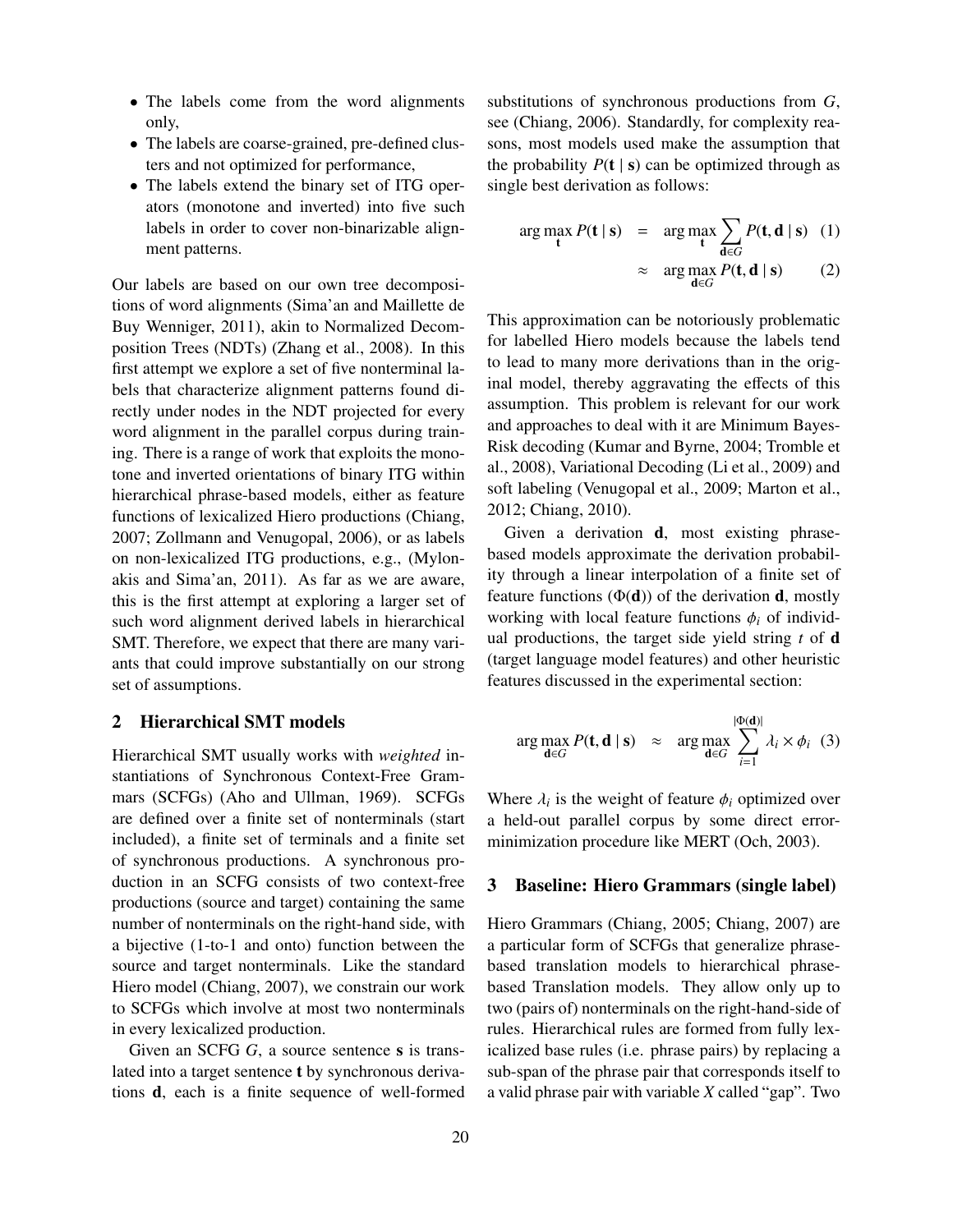gaps may be maximally introduced in this way<sup>1</sup>, labeled as  $X_{\text{II}}$  and  $X_{\text{II}}$  respectively for distinction. The types of permissible Hiero rules are:

$$
X \to \langle \alpha, \gamma \rangle \tag{4a}
$$

$$
X \to \langle \alpha \, X_{\text{II}} \beta, \, \delta \, X_{\text{II}} \zeta \rangle \tag{4b}
$$

$$
X \to \langle \alpha \, X_{\Box} \beta \, X_{\Box} \gamma \, , \, \delta \, X_{\Box} \, \zeta \, X_{\Box} \eta \, \rangle \tag{4c}
$$

$$
X \to \langle \alpha \, X_{\square} \beta \, X_{\square} \gamma \, , \, \delta \, X_{\square} \, \zeta \, X_{\square} \eta \, \rangle \qquad (4d)
$$

Here  $\alpha$ ,  $\beta$ ,  $\gamma$ ,  $\delta$ ,  $\zeta$ ,  $\eta$  are terminal sequences, possibly empty. Equation 4a corresponds to a normal phrase pair, 4b to a rule with one gap and 4c and 4d to the monotone- and inverting rules respectively.

An important extra constraint used in the original Hiero model is that rules must have at least one pair of aligned words, so that translation decisions are always based on some lexical evidence. Furthermore the sum of terminals and nonterminals on the source side may not be greater than five, and nonterminals are not allowed to be adjacent on the source side.

## 4 Alignment Labeled Grammars

Labeling the Hiero grammar productions makes rules with gaps more restricted about what broad categories of rules are allowed to substitute for the gaps. In the best case this prevents overgeneralization, and makes the translation distributions more accurate. In the worst case, however, it can also lead to too restrictive rules, as well as sparse translation distributions. Despite these inherent risks, a number of approaches based on syntactically inspired labels has succeeded to improve the state of the art by using monolingual labels, e.g., (Zollmann and Venugopal, 2006; Zollmann, 2011; Almaghout et al., 2011; Chiang, 2010; Li et al., 2012).

Unlabeled Hiero derivations can be seen as recursive compositions of phrase pairs. A single translation may be generated by different derivations (see equation 1), each standing for a choice of composition rules over a choice of a segmentation of the source-target sentence pair into a bag of phrase pairs. However, a synchronous derivation also induces an alignment between the different segments

that it composes together. Our goal here is to label the Hiero rules in order to exploit aspects of the alignment that a synchronous derivation induces.

We exploit the idea that phrase pairs can be efficiently grouped into maximally decomposed trees (normalized decomposition trees – NDTs) (Zhang et al., 2008). In an NDT every phrase pair is recursively decomposed at every level into the *minimum number* of its phrase constituents, so that the resulting structure is maximal in that it contains the largest number of nodes. In Figure 1 left we show an example alignment and in Figure 1 right its associated NDT. The NDT shows pairs of source and target spans of (sub-) phrase pairs, governed at different levels of the tree by their parent node. In our example the root node splits into three phrase pairs, but these three phrase pairs together do not manage to cover the entire phrase pair of the parent because of the discontinuous translation structure (owe, sind  $\ldots$  schuldig). Consequently, a partially lexicalized structure with three children corresponding to phrase pairs and lexical items covering the words left by these phrase pairs is required.

During grammar extraction we determine an Alignment Label for every left-hand-side and gap of every rule we extract. This is done by looking at the NDT that decomposes their corresponding phrase pairs, and determining the complexity of the relation with their direct children in this tree. Complexity cases are ordered by preference, where the more simple label corresponding to the choice of maximal decomposition is preferred. We distinguish the following five cases, ordered by increasing complexity:

- 1. *Monotonic*: If the alignment can be split into two monotonically ordered parts.
- 2. *Inverted*: If the alignment can be split into two inverted parts.
- 3. *Permutation*: If the alignment can be factored as a permutation of more than 3 parts.<sup>2</sup>
- 4. *Complex*: If the alignment cannot be factored as a permutation of parts, but the phrase does contain at least one smaller phrase pair (i.e., it is composite).
- 5. *Atomic*: If the alignment does not allow the existence of smaller (child) phrase pairs.

<sup>&</sup>lt;sup>1</sup>The motivation for this restriction to two gaps is mainly a practical computational one, as it can be shown that translation complexity grows exponentially with the number of gaps.

<sup>2</sup>Permutations of just 3 parts never occur in a NDT, as they can always be further decomposed as a sequence of two binary nodes.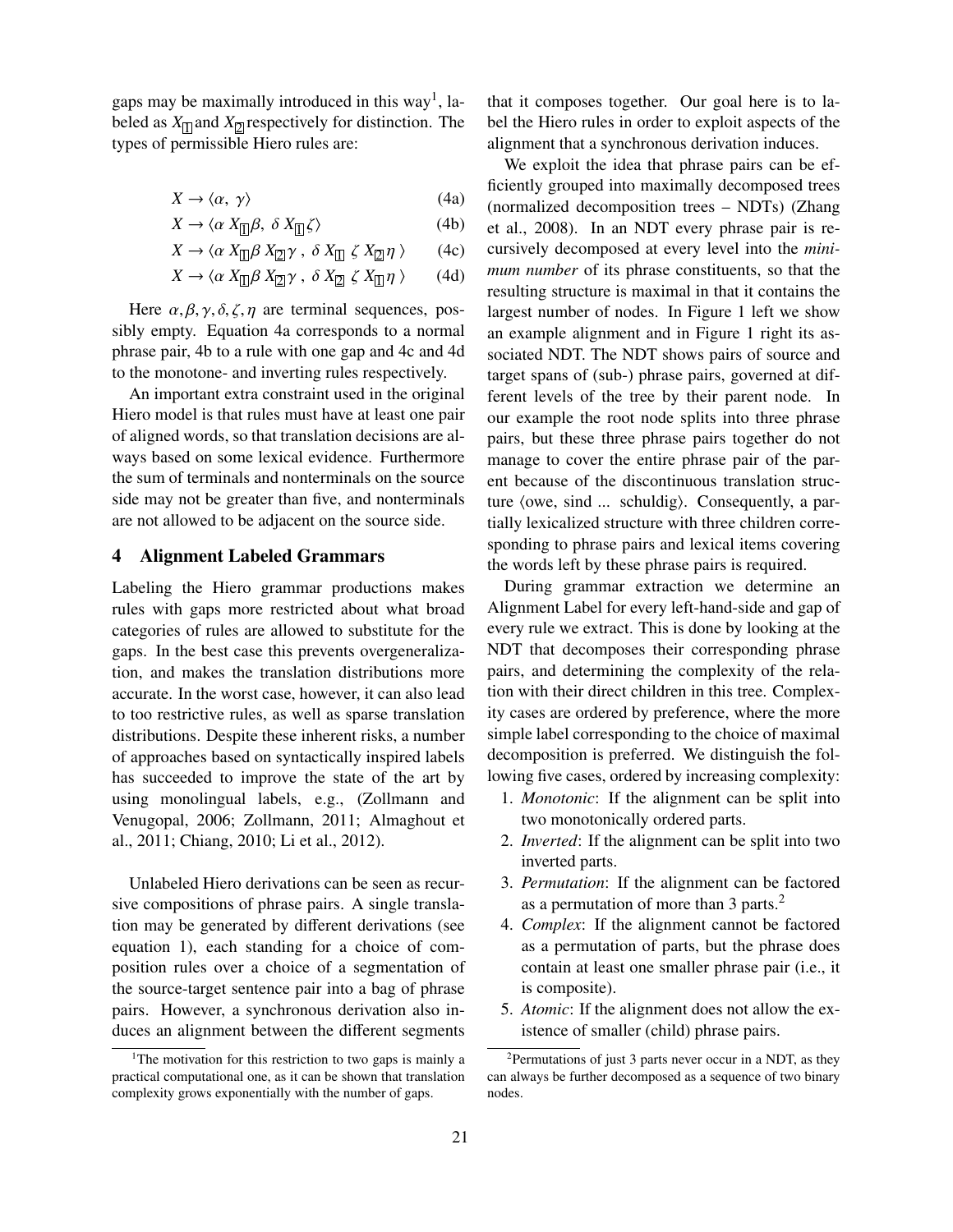

*Figure 1:* Example of complex word alignment, taken from Europarl data English-German (left) and its associated Normalized Decomposition Tree (Zhang et al., 2008) (right).

We show examples of each of these cases in Figure 2. Furthermore, in Figure 3 we show an example of an alignment labeled Hiero rule based on one of these alignment examples.

Our kind of labels has a completely different flavor from monolingual labels in that they cannot be seen as identifying linguistically meaningful clusters of phrase pairs. These labels are mere latent bilingual clusters and the translation model must marginalize over them (equation 1) or use Minimum Bayes-Risk decoding.

## 4.1 Features : Relations over labels

In this section we describe the features we use in our experiments. To be unambiguous we first need to introduce some terminology. Let *r* be a translation rule. We use  $\hat{p}$  to denote probabilities estimated using simple relative frequency estimation from the word aligned sentence pairs of the training corpus. Then  $src(r)$  is the source side of the rule, including the source side of the left-hand-side label. Similarly *tgt*(*r*) is the target side of the rule, including the target side of the left-hand-side label. Furthermore  $un(src(r))$  is the source side without any nonterminal labels, and analogous for *un*(*tgt*(*r*)).

#### 4.1.1 Basic Features

We use the following phrase probability features:

- $\hat{p}(tgt(r)|src(r))$ : Phrase probability target side given source side
- $\hat{p}(src(r)|tgt(r))$ : Phrase probability source side given target side

We reinforce those by the following phrase probability smoothing features:

- $\hat{p}(tgt(r)|un(src(r)))$
- $\hat{p}(un(src(r))|tgt(r))$
- $\hat{p}(un(tgt(r))|src(r))$
- $\hat{p}(src(r)|un(tgt(r)))$
- $\hat{p}(\text{un}(tgt(r))|\text{un}(src(r)))$
- $\hat{p}(un(src(r))|un(tgt(r)))$

We also add the following features:

- $\hat{p}_w(tgt(r)|src(r))$ ,  $\hat{p}_w(src(r)|tgt(r))$ : Lexical weights based on terminal symbols as for phrase-based and hierarchical phrase-based MT.
- $\hat{p}(r|lh_{S}(r))$ : Generative probability of a rule given its left-hand-side label

We use the following set of basic binary features, with 1 values by default, and a value *exp*(1) if the corresponding condition holds:

- $\varphi_{Glue}(r)$ :  $exp(1)$  if rule is a glue rule
- $\varphi_{lex}(r)$ :  $exp(1)$  if rule has only terminals on right-hand side
- $\varphi_{abs}(r)$ :  $exp(1)$  if rule has only nonterminals on right-hand side
- $\varphi_{st,w,tt}(r)$ :  $exp(1)$  if rule has terminals on the source side but not on the target side
- $\varphi_{tt,w,st}(r)$ :  $exp(1)$  if rule has terminals on the target side but not on the source side
- $\varphi_{mono}(r)$ :  $exp(1)$  if rule has no inverted pair of nonterminals

Furthermore we use the :

- $\varphi_{ra}(r)$ : Phrase penalty,  $exp(1)$  for all rules.
- $exp(\varphi_{wp}(r))$ : Word penalty, exponent of the number of terminals on the target side
- $\varphi_{rare}(r)$ :  $exp(\frac{1}{\#(\sum_{r' \in C} \delta_{rr'})})$ : Rarity penalty, with  $\#(\sum_{r} \in \delta_{rr'})$  being the count of rule *r* in the cor-#( $\sum_{r' \in C} \delta_{rr'}$ ) being the count of rule *r* in the corpus.

## 4.1.2 Binary Reordering Features

Besides the basic features we want to use extra sets of binary features that are specially designed to directly learn the desirability of certain broad classes of reordering patterns, beyond the way this is already implicitly learned for particular lexicalized rules by the introduction of reordering labels.<sup>3</sup> These features can be seen as generalizations of the most simple feature that penalizes/rewards mono-

<sup>&</sup>lt;sup>3</sup>We did some initial experiments with such features in Joshua, but haven't managed yet to get them working in Moses with MBR. Since these experiments are inconclusive without MBR we leave them out here.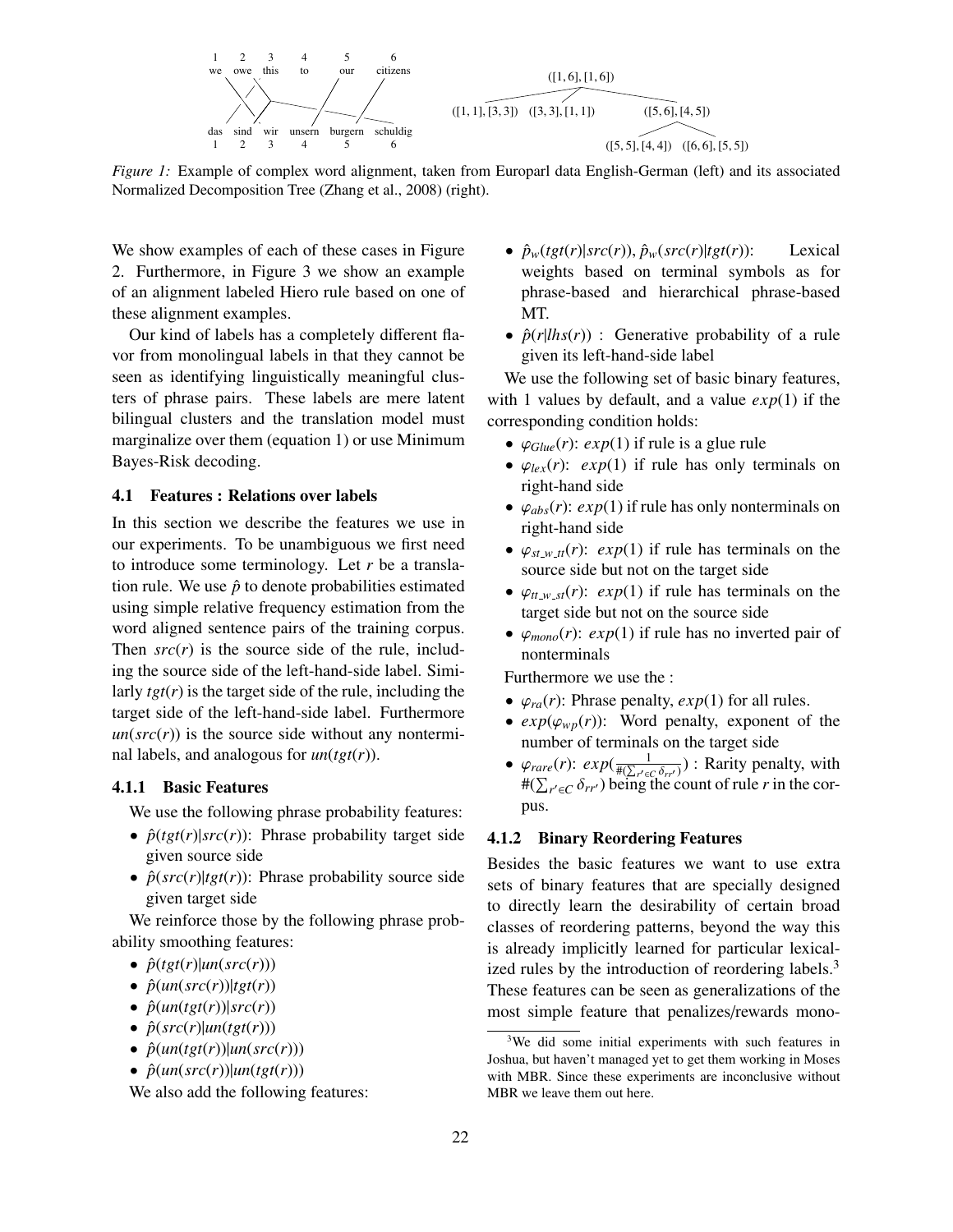

*Figure 2:* Different types of Alignment Labels

tone order  $\varphi_{mono}(r)$  from our basic feature set. The new features we want to introduce "fire" for a specific combination of reordering labels on the left hand side and one or both gaps, plus optionally the information whether the rule itself invert its gaps and whether or not it is abstract.

## 5 Experiments

We evaluate our method on one language pair using German as source and English as target. The data is derived from parliament proceedings sourced from the Europarl corpus (Koehn, 2005), with WMT-07 development and test data. We used a maximum sentence length of 40 for filtering. We employ either 200K or (approximately) 1000K sentence pairs for training, 1K for development and 2K for testing (single reference per source sentence). Both the baseline and our method decode with a 3-gram language model smoothed with modified Knesser-Ney discounting (Chen and Goodman, 1998), trained on the target side of the full original training set (approximately 1000K sentences).

We compare against state-of-the-art hierarchical translation (Chiang, 2005) baselines, based on the Joshua (Ganitkevitch et al., 2012) and Moses (Hoang et al., 2007) translation systems with default decoding settings. We use our own grammar extrac-



*Figure 3:* Example of a labeled Hiero rule  $X\text{-}Complex \rightarrow \langle$  we owe  $X\text{-}Atomic_{\boxed{1}}$  to  $X\text{-}Monotone_{\boxed{2}}$ , *X\_Atomic*<sub>[1]</sub> sind wir *X\_Monotone*<sub>[2]</sub> schuldig  $\rangle$ extracted from the *Complex* example in Figure 2 by replacing the phrase pairs  $\langle$ this, das $\rangle$  and  $\langle$  our citizens , unsern burgern) with (labeled) variables.

tor for the generation of all grammars, including the baseline Hiero grammars. This enables us to use the same features (as far as applicable given the grammar formalism) and assure true comparability of the grammars under comparison.

### 5.1 Training and Decoding Details

In this section we discuss the choices and settings we used in our experiments. Our initial experiments

<sup>4</sup>We later discovered we needed to add the flag "–returnbest-dev" in Moses to actually get the weights from the best development run, our initial experiments had not used this. This explains the somewhat unfortunate drop in performance in our Analysis Experiments.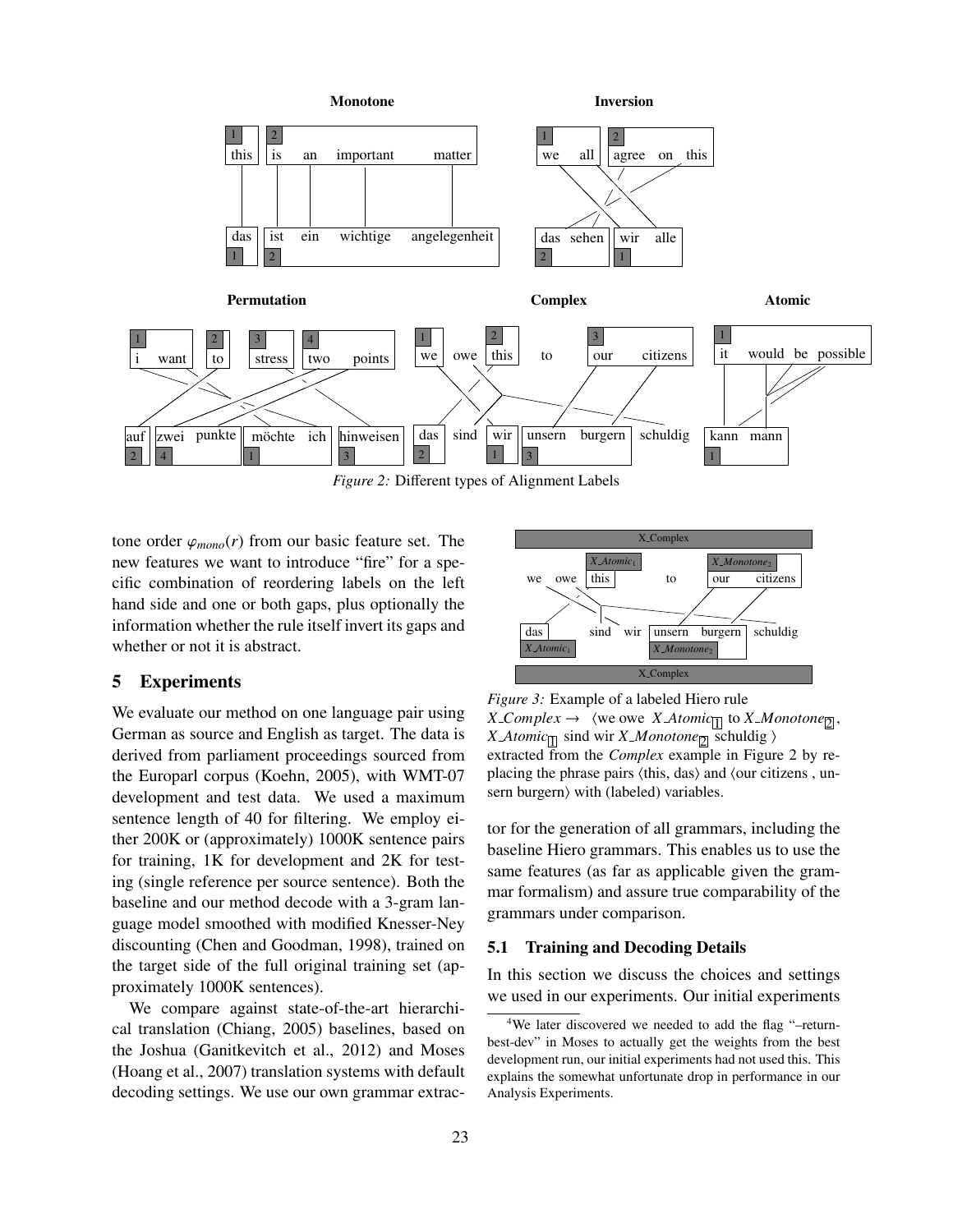| Decoding   | System       | <b>200K</b> |  |
|------------|--------------|-------------|--|
| Type       | Name         |             |  |
| Lattice    | Hiero        | 26.44       |  |
| <b>MBR</b> | Hiero-RL     | 26.72       |  |
| Viterbi    | Hiero        | 26.23       |  |
|            | Hiero-RL-PPL | 26.16       |  |

*Table 1:* Initial Results. Lowercase BLEU results for German-English trained on 200K sentence pairs.<sup>4</sup>

Top rows display results for our experiments using Moses (Hoang et al., 2007) with Lattice Minimum Bayes-Risk Decoding<sup>5</sup> (Tromble et al., 2008) in combination with Batch Mira (Cherry and Foster, 2012) for tuning. Below are results for experiments with Joshua (Ganitkevitch et al., 2012) using Viterbi decoding (i.e. no MBR) and PRO (Hopkins and May, 2011) for tuning.

were done on Joshua (Ganitkevitch et al., 2012), using the Viterbi best derivation. The second set of experiments was done on Moses (Hoang et al., 2007) using Lattice Minimum Bayes-Risk Decoding<sup>5</sup> (Tromble et al., 2008) to sum over derivations.

#### 5.1.1 General Settings

To train our system we use the following settings. We use the standard Hiero grammar extraction constraints (Chiang, 2007) but for our reordering labeled grammars we use them with some modifications. In particular, while for basic Hiero only phrase pairs with source spans up to 10 are allowed, and abstract rules are forbidden, we allow extraction of fully abstract rules, without length constraints. Furthermore we allow their application without length constraints during decoding. Following common practice, we use simple relative frequency estimation to estimate the phrase probabilities, lexical probabilities and generative rule probability respectively.<sup>6</sup>

## 5.1.2 Specific choices and settings Joshua Viterbi experiments

Based on experiments reported in (Mylonakis and Sima'an, 2011; Mylonakis, 2012) we opted to not label the (fully lexicalized) phrase pairs, but instead label them with a generic *PhrasePair* label and use a set of switch rules from all other labels to the *PhrasePair* label to enable transition between Hiero rules and phrase pairs.

We train our systems using PRO (Hopkins and May, 2011) implemented in Joshua by Ganitkevitch et al. (2012). We use the standard tuning, where all features are treated as dense features.We allow up to 30 tuning iterations. We further follow the PRO settings introduced in (Ganitkevitch et al., 2012) but use 0.5 for the coefficient  $\Psi$  that interpolates the weights learned at the current with those from the previous iteration. We use the final learned weights for decoding with the log-linear model and report Lowercase BLEU scores for the tuned test set.

## 5.1.3 Specific choices and settings Moses Lattice MBR experiments

As mentioned before we use Moses (Hoang et al., 2007) for our second experiment, in combination with Lattice Minimum Bayes-Risk Decoding<sup>5</sup> (Tromble et al., 2008). Furthermore we use Batch Mira (Cherry and Foster, 2012) for tuning with maximum 10 tuning iterations of the 200K training set, and 30 for the 1000K training set.<sup>7</sup>

For our Moses experiments we mainly worked with a uniform labeling policy, labeling phrase pairs in the same way with alignment labels as normal rules. This is motivated by the fact that since we are using Minimum Bayes-Risk decoding, the risks of sparsity from labeling are much reduced. And labeling everything does have the advantage that reorder-

<sup>5</sup>After submission we were told by Moses support that in fact neither normal Minimum Bayes-Risk (MBR) nor Lattice MBR are operational in Moses Chart.

<sup>6</sup>Personal correspondence with Andreas Zollmann further reinforced the authors appreciation of the importance of this feature introduced in (Zollmann and Venugopal, 2006; Zollmann, 2011). Strangely enough this feature seems to be unavailable in the standard Moses (Hoang et al., 2007) and Joshua (Ganitkevitch et al., 2012) grammar extractors, that also implement SAMT grammar extraction

<sup>7</sup>We are mostly interested in the relative performance of our system in comparison to the baseline for the same settings. Nevertheless, it might be that the labeled systems, which have more smoothing features, are relatively suffering more from too little tuning iterations than the baseline which does not have these extra features and thus may be easier to tune. This was one of the reasons to increase the number of tuning iterations from 10 to 30 in our later experiments on 1000K. Usage of Minimum Bayes-Risk decoding or not is crucial as we have explained before in section 1. The main reason we opted for Batch Mira over PRO is that it is more commonly used in Moses systems, and in any case at least superior to MERT (Och, 2003) in most cases.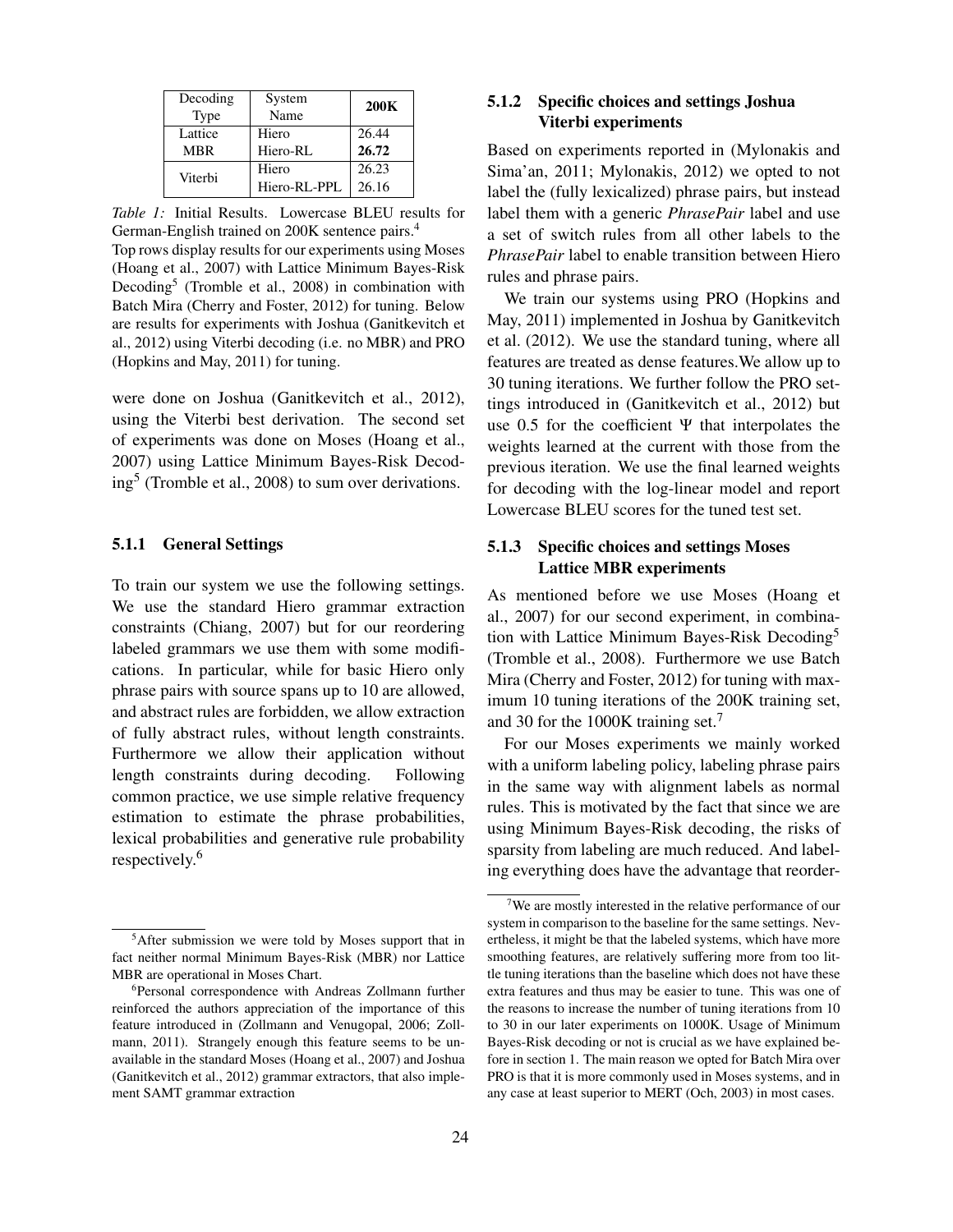ing information can be fully propagated in derivations starting from the lowest (phrase) level. We also ran experiments with the generic phrase pair labeling, since there were reasons to believe this could decrease sparsity and potentially lead to better results.<sup>8</sup>

## 5.2 Initial Results

We report Lowercase BLEU scores for experiments with and without Lattice Minimum Bayes-Risk (MBR) decoding (Tromble et al., 2008). Table 1 bottom shows the results of our first experiments with Joshua, using the Viterbi derivation and no MBR decoding to sum over derivations. We display scores for the Hiero baseline (Hiero) and the (partially) alignment labeled system (Hiero-AL-PPL) which uses alignment labels for Hiero rules and PhrasePair to label all phrase pairs. Scores are around 26.25 BLEU for both systems, with only marginal differences. In summary our labeled systems are at best comparable to the Hiero baseline.

Table 1 top shows the results of our second experiments with Moses and Lattice MBR<sup>5</sup>. Here our (fully) alignment labeled system (Hiero-AL) achieves a score of 26.72 BLEU, in comparison to 26.44 BLEU for the Hiero baseline (Hiero). A small improvement of 0.28 BLEU point.

#### 5.3 Advanced experiments

We now report Lowercase BLEU scores for more detailed analysis experiments with and without Lattice Minimum Bayes-Risk<sup>5</sup> (MBR) decoding, where we varied other training and decoding parameters in the Moses environment. Particularly, in this set of experiments we choose the *best tuning parameter settings* over 30 Batch Mira iterations (as opposed to the weights returned by default – used in the previous experiments). We also explore varieties in tuning with a decoder that works with Viterbi/MBR, and final testing with Viterbi/MBR.

In Table 2, the top rows show the results of our experiments using MBR decoding. We display scores

| Decoding              | System<br>Name | <b>200K</b> | 1000K |
|-----------------------|----------------|-------------|-------|
| Type                  |                |             |       |
| Lattice<br><b>MBR</b> | Hiero          | 27.19       | 28.39 |
|                       | Hiero-AL       | 26.61       | 28.32 |
|                       | Hiero-AL-PPL   | 26.89       | 28.41 |
| Viterbi               | Hiero          | 26.80       | 28.57 |
|                       | Hiero-AL       |             | 28.36 |

*Table 2:* Analysis Results. Lowercase BLEU results for German-English trained on 200K and 1000K sentence pairs using Moses (Hoang et al., 2007) in combination with Batch Mira (Cherry and Foster, 2012) for tuning. Top rows display results for our experiments with Lattice Minimum Bayes-Risk Decoding<sup>5</sup> (Tromble et al., 2008). Below are results for experiments using Viterbi decoding (i.e. no MBR) for tuning. Results on 200K were run with 10 tuning iterations, results on 1000K with 30 tuning iterations.

for the Hiero baseline (Hiero) and the fully/partially alignment labeled systems Hiero-AL and Hiero-AL-PPL. In the preceding set of experiments MBR decoding clearly showed improved performance over Viterbi, particularly for our labelled system.

On the small training set of 200K we observe that the Hiero baseline achieves 27.19 BLEU and thus beats the labeled systems Hiero-AL with 26.61 BLEU and 26.89 BLEU by a good margin. On the bigger dataset of 1000K and with more tuning iterations (3), all systems perform better. When using Lattice MBR Hiero achieving 28.39 BLEU, Hiero-AL 28.32 BLEU and finally Hiero-AL-PPL achieves 28.41. These are insignificant differences in performance between the labelled and unlabeled systems.

Table 1 bottom also shows the results of our second set of experiments with *Viterbi decoding*. Here, the baseline Hiero system for 200K training set achieves a score of 26.80 BLEU on the small training set. We also conducted another set of experiments on the larger training set of 1000K, this time with Viterbi decoding. The Hiero baseline with Viterbi scores 28.57 BLEU while Hiero-AL scores 28.36 BLEU under the same conditions.

It is puzzling that Hiero Viterbi (for 1000k) performs better than the same system with MBR decoding systems. But after submission we were told by Moses support that neither normal MBR nor Lattice MBR are operational in Moses Chart. This means that in fact the effect of MBR on our labels remains still undecided, and more work is still needed in this direction. The small decrease in performance for the

<sup>&</sup>lt;sup>8</sup>We discovered that the Moses chart decoder does not allow fully abstract unary rules in the current implementation, which makes direct usage of unary (switch) rules not possible. Switch rules and other unaries can still be emulated though, by adapting the grammar, using multiple copies of rules with different labels. This blows up the grammar a bit, but at least works in practice.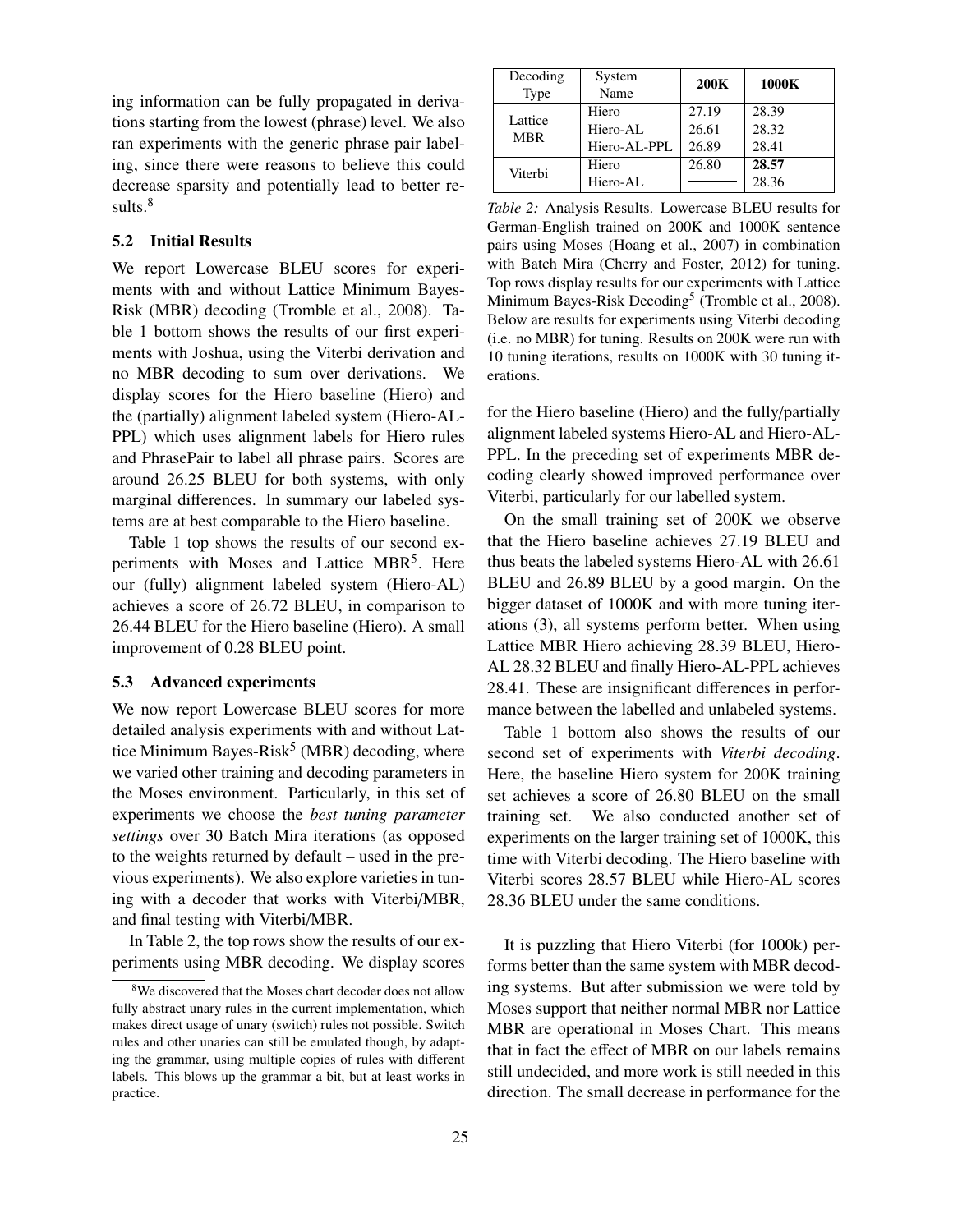labelled system relative to Hiero (in Viterbi) is possibly the result of the labelled system being more brittle and harder to tune than the Hiero system. This hypothesis needs further exploration.

While a whole set of experimental questions remains open, we think that based on this preliminary but nevertheless considerable set of experiments, it seems that our labels do not always improve performance compared with the Hiero baseline. It is possible that these labels, under a more advanced implementation via soft constraints (as opposed to hard labeling), could provide the empirical evidence to our theoretical choices. A further concern regarding the labels is that our current choice (5 labels) is heuristic and not optimized for the training data. It remains to be seen in the future if proper learning of these labels as latent variables optimized for the training data or the use of soft constraints can shed more light on the use of alignment labels in hierarchical SMT.

### 5.4 Analysis

While we did not have time to do a deep comparative analysis of the properties of the grammars, a few things can be said based on the results. First of all we have seen that alignment labels do not always improve over the Hiero baseline. In earlier experiments we observed some improvement when the labelled grammar was used in combination with Minimum Bayes-Risk Decoding but not without it. In later experiments with different tuning settings (Mira), the improvements evaporated and in fact, the Viterbi Hiero baseline turned out, surprisingly, the best of all systems.

Our use of MBR is theoretically justified by the importance of aggregating over the derivations of the output translations when labeling Hiero variables: statistically speaking, if the labels split the occurrences of the phrase pairs, they will lead to multiple derivations per Hiero derivation with fractions of the scores. This is in line with earlier work on the effect of spurious ambiguity, e.g. Variational Decoding (Li et al., 2009). Yet, in the case of our model, there is also a conceptual explanation for the need to aggregate over different derivations of the same sentence pair. The decomposition of a word alignment into hierarchical decomposition trees has a interesting property: the simpler (less reordering) a word alignment, the more (binary) decomposition trees – and in our model derivations – it will have. Hence, aggregating over the derivations is a way to gather evidence for the complexity of alignment patterns that our model can fit in between a given sourcetarget sentence pair. However, in the current experimental setting, where final tuning with Mira is crucial, and where the use of MBR within Moses is still not standard, we cannot reap full benefit of our theoretical analysis concerning the fit of MBR for our models' alignment labels.

## 6 Conclusion

We presented a novel method for labeling Hiero variables with nonterminals derived from the hierarchical patterns found in recursive decompositions of word alignments into tree representations. Our experiments based on a first instantiation of this idea with a fixed set of labels, not optimized to the training data, show promising performance. Our early experiments suggested that these labels have merit, whereas later experiments with more varied training and decoder settings showed these results to be unstable.

Empirical results aside, our approach opens up a whole new line of research to improve the state of the art of hierarchical SMT by learning these latent alignment labels directly from standard word alignments without special use of syntactic or other parsers. The fact that such labels are in principle complementary with monolingual information is an exciting perspective which we might explore in future work.

## Acknowledgements

This work is supported by The Netherlands Organization for Scientific Research (NWO) under grant nr. 612.066.929. This work was sponsored by the BIG Grid project for the use of the computing and storage facilities, with financial support from the Netherlands Organization of Scientific Research (NWO) under grant BG-087-12. The authors would like to thank the people from the Joshua team at John Hopkins University, in particular Yuan Cao, Jonathan Weese, Matt Post and Juri Ganitkevitch, for their helpful replies to questions regarding Joshua and its PRO and Packing implementations.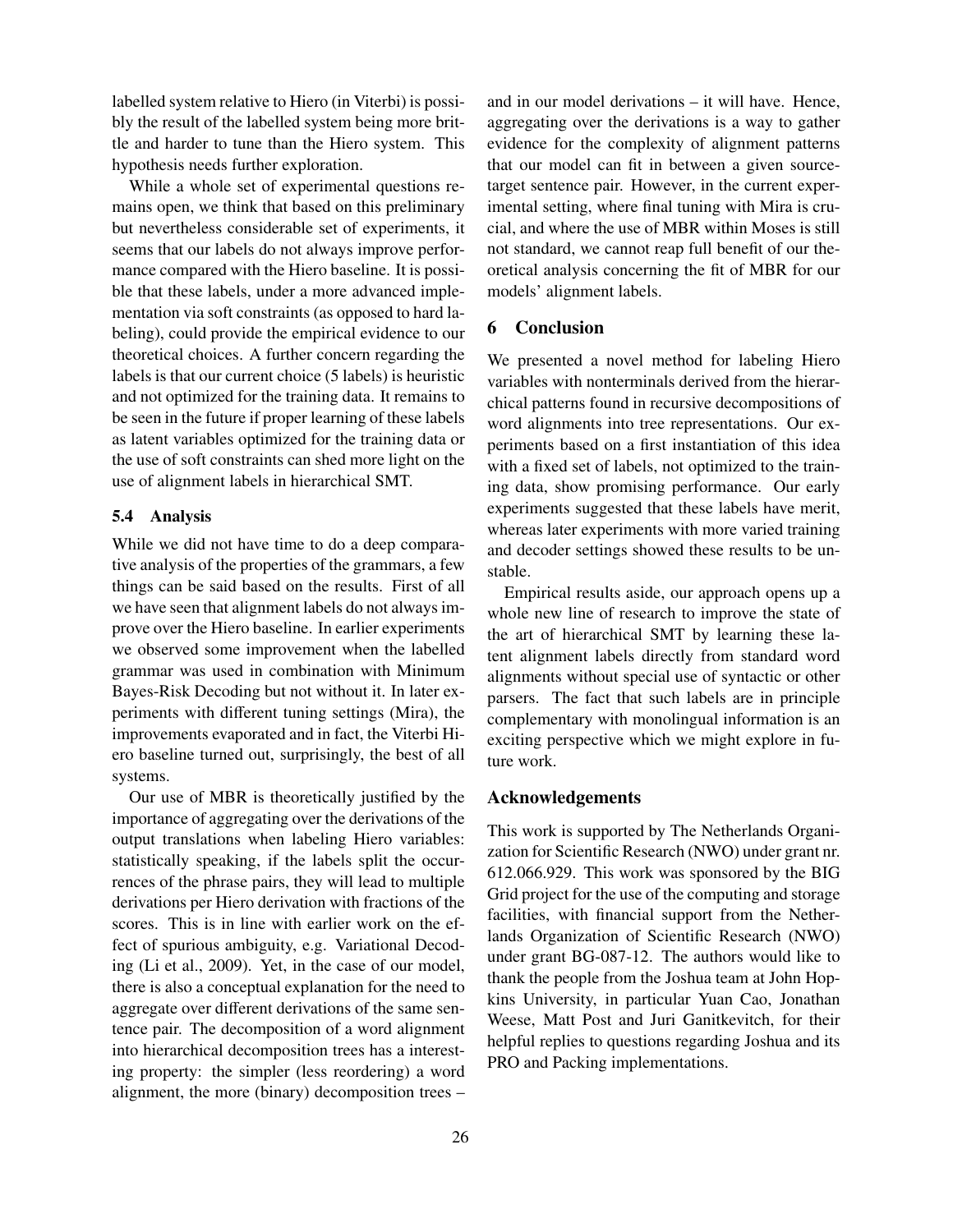## References

- Alfred V. Aho and Jeffrey D. Ullman. 1969. Syntax directed translations and the pushdown assembler. *J. Comput. Syst. Sci.*, 3(1):37–56.
- Hala Almaghout, Jie Jiang, and Andy Way. 2011. Ccg contextual labels in hierarchical phrase-based smt. In *Proceedings of the 15th Annual Conference of the European Association for Machine Translation (EAMT-2011)*, May.
- Stanley F. Chen and Joshua T. Goodman. 1998. An empirical study of smoothing techniques for language modeling. Technical Report TR-10-98, Computer Science Group, Harvard University.
- Colin Cherry and George Foster. 2012. Batch tuning strategies for statistical machine translation. In *HLT-NAACL*, pages 427–436.
- David Chiang. 2005. A hierarchical phrase-based model for statistical machine translation. In *Proceedings of the 43rd Annual Meeting of the ACL*, pages 263–270, June.
- David Chiang. 2006. An introduction to synchronous grammars.
- David Chiang. 2007. Hierarchical phrase-based translation. *Computational Linguistics*, 33(2):201–228.
- David Chiang. 2010. Learning to translate with source and target syntax. In *Proceedings of the 48th Annual Meeting of the Association for Computational Linguistics*, pages 1443–1452.
- Juri Ganitkevitch, Yuan Cao, Jonathan Weese, Matt Post, and Chris Callison-Burch. 2012. Joshua 4.0: Packing, pro, and paraphrases. In *Proceedings of the Seventh Workshop on Statistical Machine Translation*, pages 283–291, Montréal, Canada, June. Association for Computational Linguistics.
- Hany Hassan, Khalil Sima'an, and Andy Way. 2007. Supertagged phrase-based statistical machine translation. In *Proceedings of ACL 2007*, page 288295.
- Hieu Hoang, Alexandra Birch, Chris Callison-burch, Richard Zens, Rwth Aachen, Alexandra Constantin, Marcello Federico, Nicola Bertoldi, Chris Dyer, Brooke Cowan, Wade Shen, Christine Moran, and Ondrej Bojar. 2007. Moses: Open source toolkit for statistical machine translation. In *Proceedings of the 41st Annual Meeting on Association for Computational Linguistics - Volume 1*, pages 177–180.
- Mark Hopkins and Jonathan May. 2011. Tuning as ranking. In *Proceedings of the Conference on Empirical Methods in Natural Language Processing*, pages 1352–1362.
- Shankar Kumar and William Byrne. 2004. Minimum bayes-risk decoding for statistical machine translation. In *HLT-NAACL*, page 16917.
- Zhifei Li, Jason Eisner, and Sanjeev Khudanpur. 2009. Variational decoding for statistical machine translation. In *Proceedings of the Joint Conference of the 47th Annual Meeting of the ACL and the 4th International Joint Conference on Natural Language Processing of the AFNLP: Volume 2 - Volume 2*, pages 593– 601.
- Junhui Li, Zhaopeng Tu, Guodong Zhou, and Josef van Genabith. 2012. Using syntactic head information in hierarchical phrase-based translation. In *Proceedings of the Seventh Workshop on Statistical Machine Translation*, pages 232–242.
- Yuval Marton, David Chiang, and Philip Resnik. 2012. Soft syntactic constraints for arabic—english hierarchical phrase-based translation. *Machine Translation*, 26(1-2):137–157.
- Markos Mylonakis and Khalil Sima'an. 2011. Learning hierarchical translation structure with linguistic annotations. In *Proceedings of the 49th Annual Meeting of the Association for Computational Linguistics: Human Language Technologies*, pages 642–652.
- Markos Mylonakis. 2012. *Learning the Latent Structure of Translation*. Ph.D. thesis, University of Amsterdam.
- Franz Josef Och. 2003. Minimum error rate training in statistical machine translation. In *Proceedings of the 41st Annual Meeting on Association for Computational Linguistics - Volume 1*, pages 160–167.
- Khalil Sima'an and Gideon Maillette de Buy Wenniger. 2011. Hierarchical translation equivalence over word alignments. Technical Report PP-2011-38, Institute for Logic, Language and Computation.
- Roy W. Tromble, Shankar Kumar, Franz Och, and Wolfgang Macherey. 2008. Lattice minimum bayes-risk decoding for statistical machine translation. In *Proceedings of the Conference on Empirical Methods in Natural Language Processing*, pages 620–629.
- Ashish Venugopal, Andreas Zollmann, Noah A. Smith, and Stephan Vogel. 2009. Preference grammars: softening syntactic constraints to improve statistical machine translation. In *Proceedings of Human Language Technologies: The 2009 Annual Conference of the North American Chapter of the Association for Computational Linguistics*, pages 236–244.
- Dekai Wu. 1997. Stochastic inversion transduction grammars and bilingual parsing of parallel corpora. *Computational Linguistics*, 23:377–404.
- Hao Zhang, Daniel Gildea, and David Chiang. 2008. Extracting synchronous grammar rules from word-level alignments in linear time. In *Proceedings of the 22nd International Conference on Computational Linguistics - Volume 1*, pages 1081–1088.
- Andreas Zollmann and Ashish Venugopal. 2006. Syntax augmented machine translation via chart parsing. In